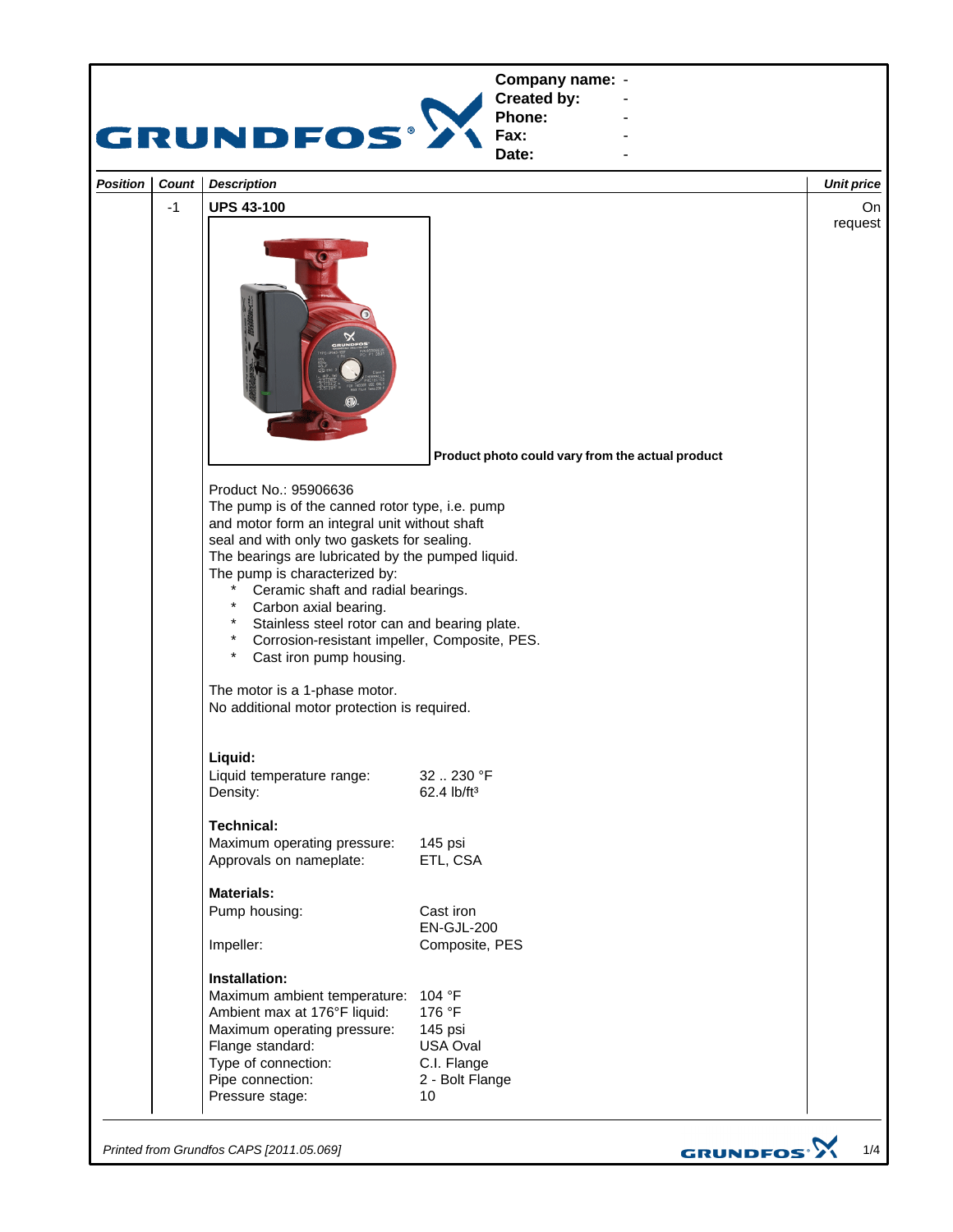|          |       | <b>GRUNDFOS®</b>                                                                                                                                                                                                                                                                                             | Company name: -<br>Created by:<br>Phone:<br>Fax:<br>Date:                                                               |                   |
|----------|-------|--------------------------------------------------------------------------------------------------------------------------------------------------------------------------------------------------------------------------------------------------------------------------------------------------------------|-------------------------------------------------------------------------------------------------------------------------|-------------------|
| Position | Count | <b>Description</b>                                                                                                                                                                                                                                                                                           |                                                                                                                         | <b>Unit price</b> |
|          |       | Port-to-port length:                                                                                                                                                                                                                                                                                         | 8 1/2 in                                                                                                                |                   |
|          |       | <b>Electrical data:</b><br>Number of poles:<br>Power input in speed 1:<br>Power input in speed 2:<br>Max. power input:<br>Rated power - P2:<br>Main frequency:<br>Rated voltage:<br>Current in speed 1:<br>Current in speed 2:<br>Current in speed 3:<br>Capacitor size - run:<br>Insulation class (IEC 85): | $\overline{2}$<br>265 W<br>335 W<br>370 W<br>0.335 HP<br>60 Hz<br>1 x 115 V<br>2.5A<br>3.1A<br>3.5A<br>40 µF/180 V<br>H |                   |
|          |       | Others:<br>Gross weight:                                                                                                                                                                                                                                                                                     | 18.5 lb                                                                                                                 |                   |

*Printed from Grundfos CAPS [2011.05.069]*

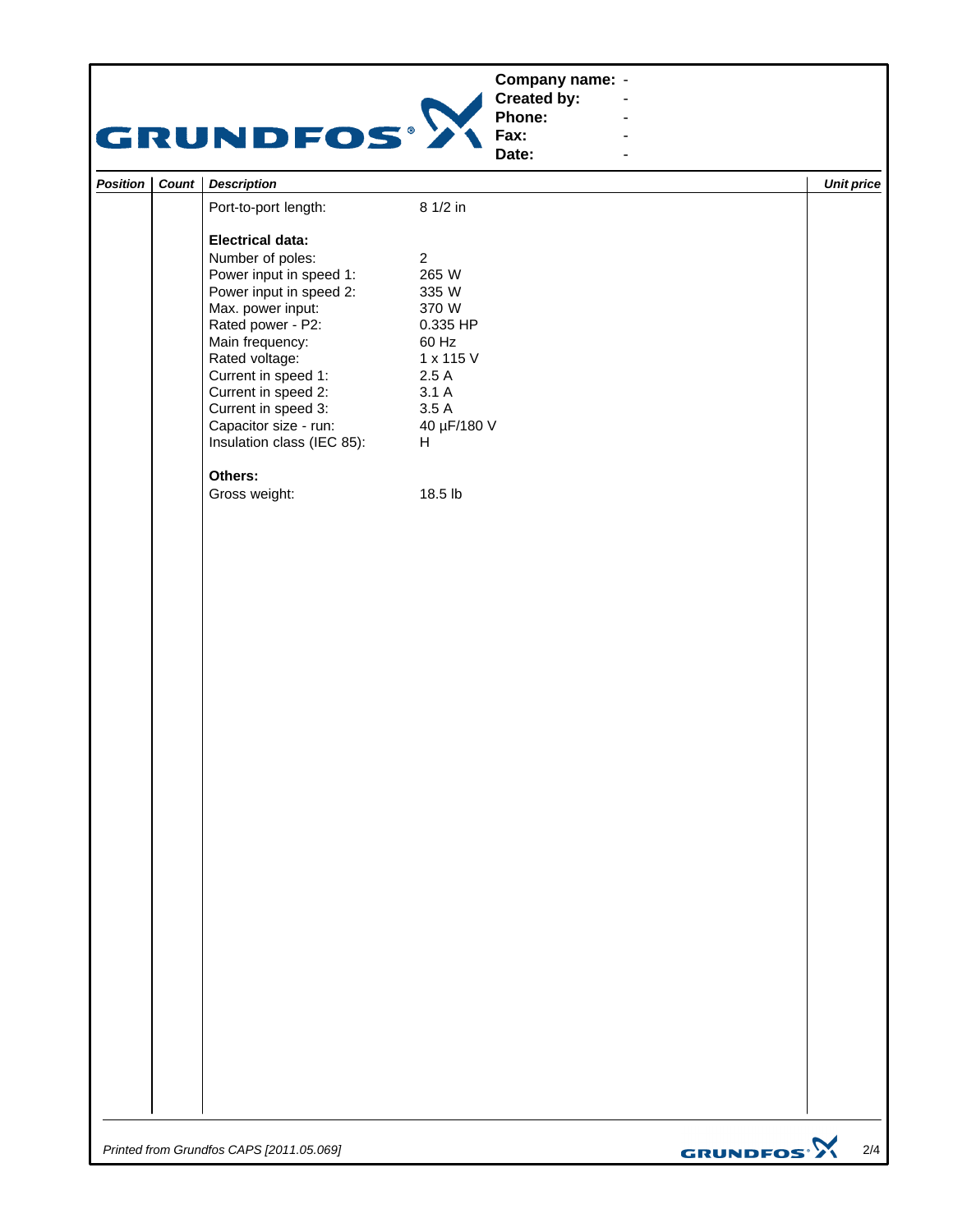